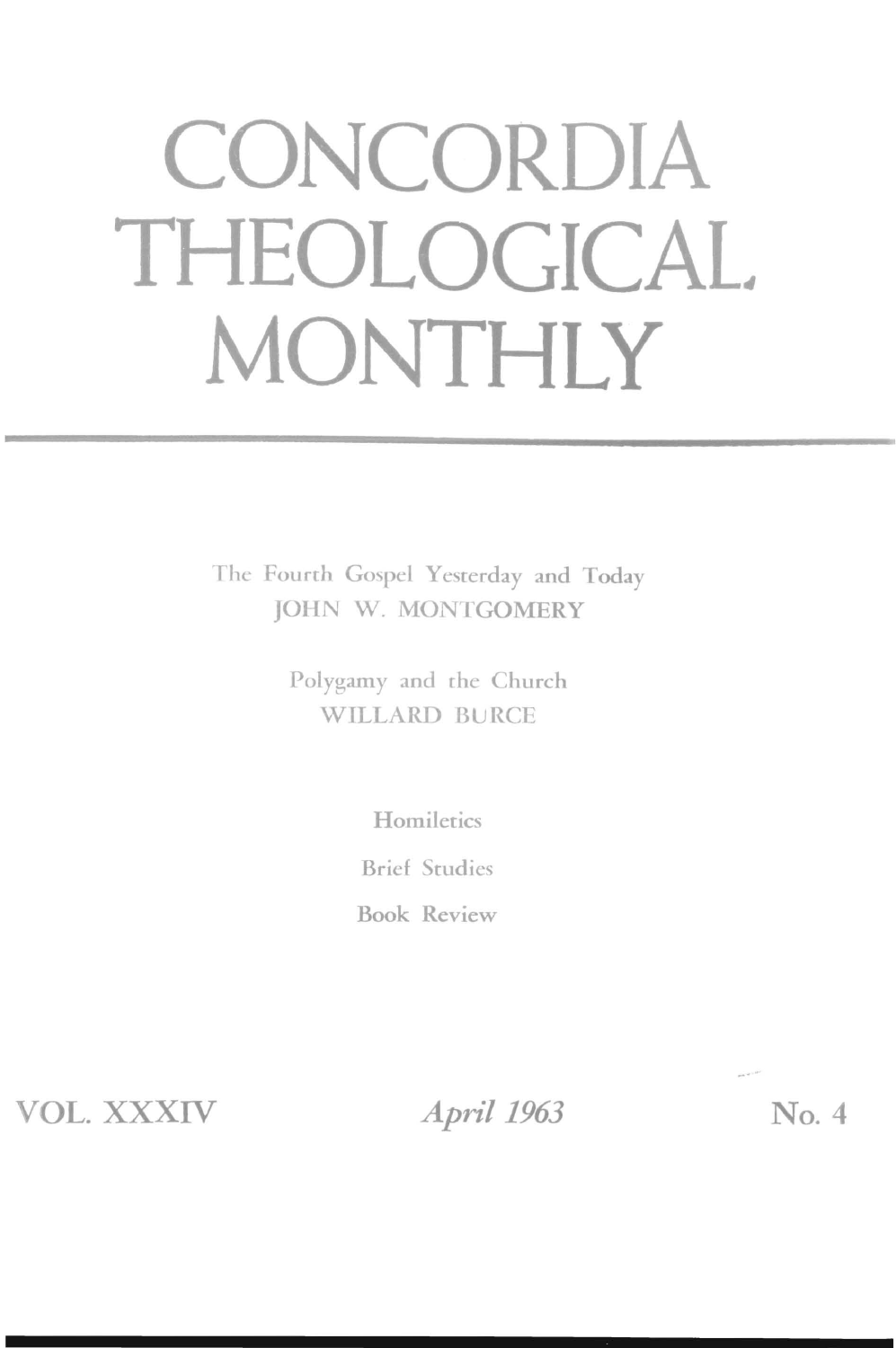# THE ROMAN CATHOLIC CHURCH AND THE PENALTY FOR HERESY

# By C. U. Faye

In January of this year Augustin Cardinal Bea, German-born Jesuit Biblical scholar, confessor of the late Pope Pius XII, and president of the Vatican Secretariat for Promoting Christian Unity, announced that when the Second Vatican Council resumes sessions this fall his secretariat will submit a *schema* (or draft) of a decree which will proclaim his denomination's conviction that every man, believer and unbeliever alike, has the right to follow the dictates of his own conscience and the right to worship as he chooses without interference by the state. The occasion of the announcement was the eighth annual Agape of Brotherhood sponsored by the Roman Catholic International Pro Deo University in Rome. Present when the announcement was made were 200 Jews, Moslems, Latin and Eastern fite Roman Catholics, Eastern Orthodox, Baptists, Lutherans, and Waldensians. "To those who object that error does not have a right to exist," Cardinal Bea is quoted as having said, "we must answer that error is something abstract. The so-called wars of religion in the past were aberrations of a misunderstood love for truth." During these wars, he went on, "men tried to impose by force and in the name of truth certain convictions on other men, forgetting the no less fundamental value of the love of truth, that is, of man's freedom. This freedom means man's right to dispose freely of his own destiny according to his own conscience." 1

That this approach may be part of a concerted drive within the Roman Catholic Church to modernize dated attitudes is sug-

# BRIEF STUDIES

gested by recent developments that reportedly have taken place in Spain. As far back as six years ago Spanish Foreign Minister Fernando María Castiella y Maíz began to sound out members of the Spanish Roman Catholic hierarchy on their attitude toward legislation which would ease the difficulties under which the three tenths of one percent of Spaniards who are not Roman Catholics must operate in Spain. At a private audience with Pope John XXIII in 1961 he gave the Pope a copy of a proposed bill that would grant certain freedoms to non-Roman Catholics in Spain. Last fall, in the course of the first session of the Second Vatican Council, Cardinal Bea is reported in the Pope's name to have urged the Spanish bishops to take a more ecumenical attitude toward Spain's non-Roman Catholics. In January of this year the four cardinals and 11 other ranking prelates who make up the Roman Catholic Metropolitical Council of Spain met in executive session and are reported to have approved in principle Foreign Minister Castiella's "statute for non-[Roman}Catholic religions." The proposed law denies non-Roman Catholics the right to proselytize, but it would grant the major non-Roman-Catholic church bodies judicial recognition as religious groups and would allow them to run their own schools and seminaries, to print and distribute their own translations of the Bible, and to operate hospitals and cemeteries. It would also grant to non-Roman Catholics the right to hold any civic office except that of Chief of State. Observers felt that the Cortes will almost certainly pass the bill.<sup>2</sup>

This seems to be a reversal of a position long regarded as characteristic of the Roman Catholic Church, according to which heretics are subject to severe penalties, including

*<sup>1</sup> Our Sunday Visitor,* "Operation Understanding" edition, LI, No.40 (Feb. 3, 1963), lA; *St. Louis Review,* XXIII, 3 (Jan. 18, 1%3), 1.

<sup>2 &</sup>quot;Emancipation in Spain," in *Time,*  LXXXI, 6 (Feb. 8, 1963), 35.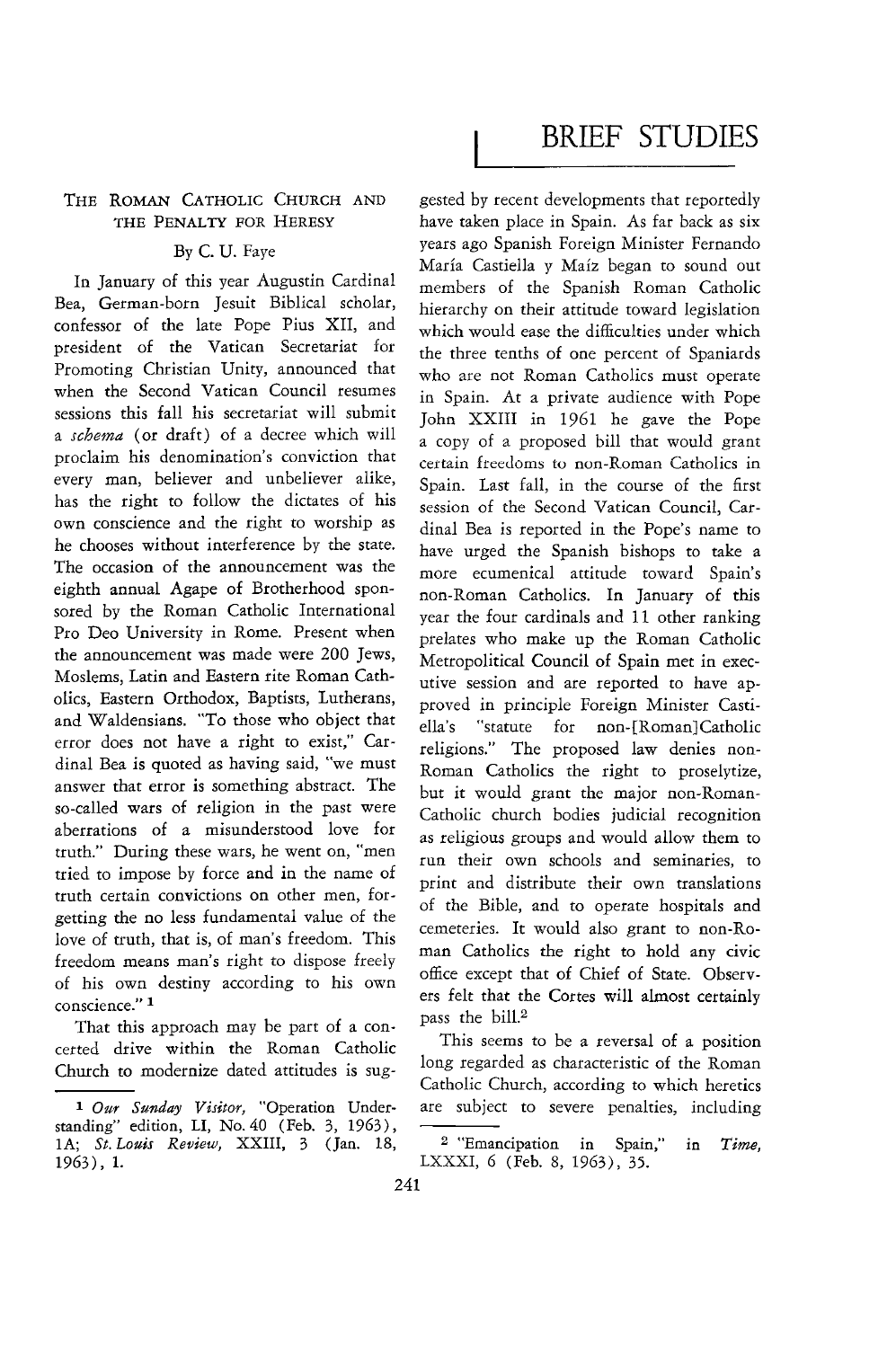death. In support of this severe view Roman Catholic canonists who have adopted it have frequently referred to the assertion of St. Thomas Aquinas  $(1225? - 74)$ :

With regard to heretics two points must be observed: one, on their own side, the other, on the side of the Church. On their own side there is the sin, whereby they deserve not only to be separated from the Church by excommunication, but also to be severed from the world by death. For it is a much graver matter to corrupt the faith which quickens the soul, than to forge money, which supports temporal life. Wherefore if forgers of money and other evil-doers are forthwith condemned to death by the secular authority, much more reason is there for heretics, as soon as they are convicted of heresy, to be not only excommunicated but even put to death. On the part of the Church, however, there *is* mercy which looks to the conversion of the wanderer, wherefore she condemns not at once, but "after the first and second admonition," as the Apostle directs; after that, if he is yet stubborn, the Church no longer hoping for his conversion, looks to the salvation of others, by excommunicating him and separating him from the Church, and furthermore delivers him to the secular tribunal to be exterminated thereby from the world by death.3

Along the same line, Pope Leo  $X$  in the bull *Exsurge Domine* (June 16, 1520) described as the thirty-third of the "pestiferous errors which we can no longer tolerate" blessed Martin Luther's contention that "to burn heretics is contrary to the will of the Spirit."4

The decision against Luther which the Holy Roman Emperor Charles V announced at the Diet of Worms on April 19, 1521, reflects the same attitude. Roland H. Bainton describes the historic event in these words:

The emperor called in the electors and a number of the princes to ask their opinions. They requested time. "Very well," said the emperor, "I will give you my opinion," and he read to them a paper which he had written out himself in French. This was no speech composed by a secretary. The young Hapsburg was confessing his faith:

"I am descended from a long line of Christian emperors of this noble German nation, and of the Catholic kings of Spain, the archdukes of Austria, and the dukes of Burgundy. They were all faithful to the death to the Church of Rome, and they defended the Catholic faith and the honor of God. I have resolved to follow in their steps. A single friar who goes counter to all Christianity for a thousand years must be wrong. Therefore I am resolved to stake my lands, my friends, my body, my blood, my life, and my soul. Not only I, but you of this noble German nation, would be forever disgraced if by our negligence not only heresy but the very suspicion of heresy were to survive. After having heard yesterday the obstinate defense of Luther, I regret that I have so long delayed in proceeding against him and his false teaching. I will have no more to do with him. He may return under his safe conduct, but without preaching or making any tumult. I will proceed against him as a notorious heretic, and ask you to declare yourselves as you promised me."5

If Luther had not found refuge at the Wartburg and if instead the Emperor's minions had succeeded in arresting him and the Emperor had carried out his promise to "proceed against him as a notorious heretic,"

<sup>3</sup> Thomas Aquinas, *Summa theologiae,* II-II, xi, 3; 2d ed. of the Ortawa Institute of Mediaeval Studies, III (Ottawa: *Commissio* Piana, 1953), col. 1470b, cited according to the English translation of the Fathers of the English Dominican Province, The "Summa Theologica" of Saint *Thomas Aquinas,* IX (London: Burns, Oates, and Washbourne, [1917]), 154.

<sup>4</sup> Leo X, "Exsurge Domine," in *Documents 0/ the Continental Reformation* ed. Beresford James Kidd (Oxford: Clarendon Press, 1911), No. 38, pp. 75, 78.

<sup>5</sup> Roland H. Bainton, *Here I Stand: A Li/e 0/ Martin LlIther* (New York: Abingdon-Cokesbury Press, 1950), p. 186.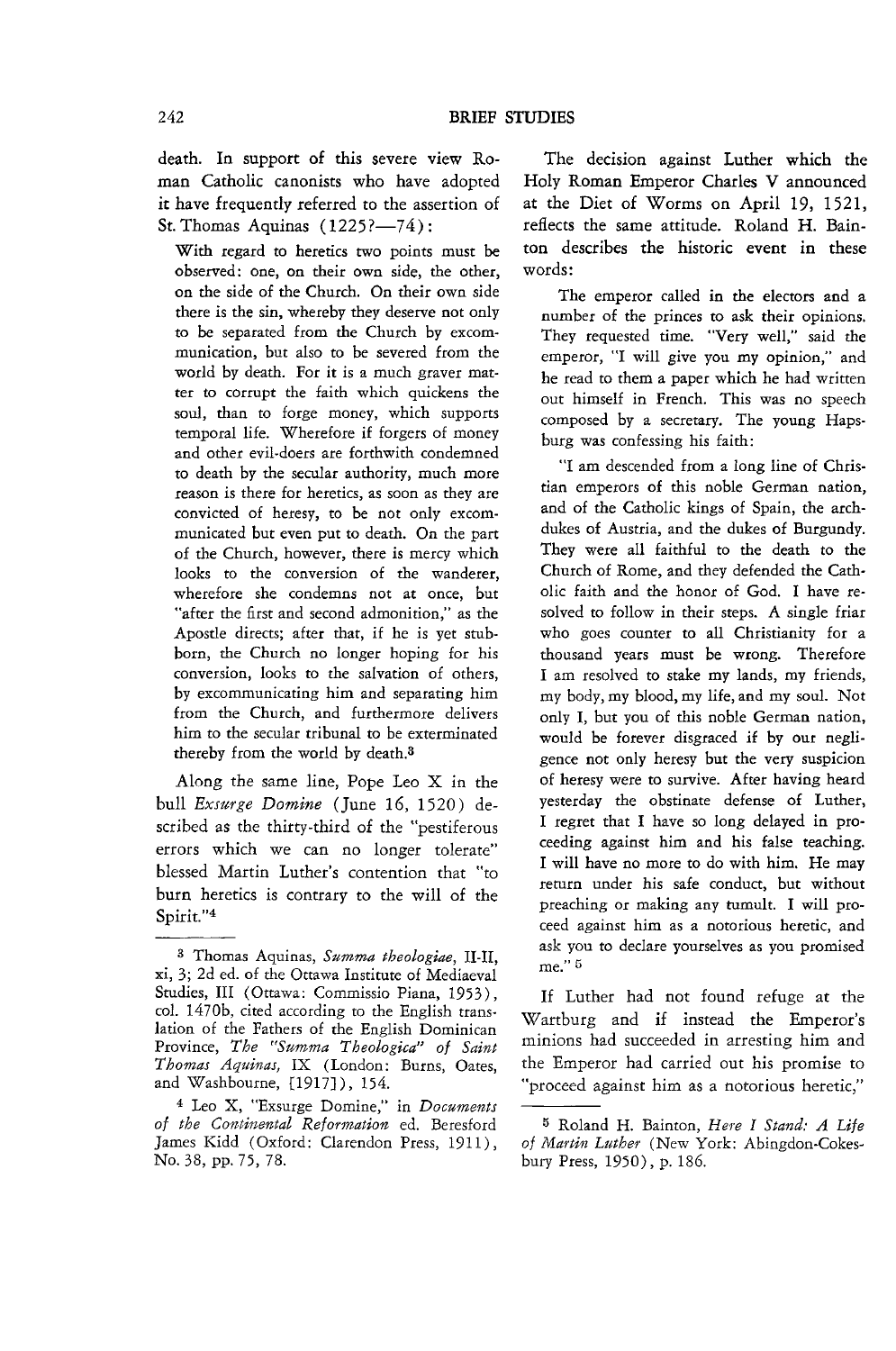Luther would have suffered the same penalty that John Hus had suffered in  $1415$ —he would have been burned at the stake.

The post-Tridentine Roman Catholic Church continued to defend the death penalty as a punishment for heresy. St. Robert Bellarmine, the great Jesuit cardinal-theologian of the late 16th century, following Galen's *Quod mores animi temperamentum sequantur,* writes:

The first reason [for executing heretics} is that wicked men might not harm good men nor the guiltless be oppressed by the guilty; and on this point murderers, adulterers, and thieves are in the judgment of everybody most justly killed. The second reason is that many may be corrected by the punishment of a few and that those who were unwilling to be of use to the community by living might confer benefit on it by dying; and also on this point we see that in the judgment of everybody certain horrifying crimes, such as necromancy and some unspeakable and unnatural practices, are most justly punished by death; these are most severely punished so that other people will understand that these crimes are horrible and will not dare to perform similar actions. The third reason is that to be killed is often useful to the very persons who are executed, namely when they are always growing worse and it is not likely that they will ever return to health of mind.6

Far less belligerent is the declaration of Henry Edward Cardinal Manning, Roman Catholic Archbishop of Westminster and the highest dignitary of his denomination in England, in 1875:

If tomorrow the [Roman} Catholics were the imperial race in the kingdom of Britain, they would not make use of their political power to disturb the religious position of our people, hereditarily a divided one. We should not close one church, one college, one school. Our adversaries should have the same liberties as we enjoy as a minority.7

In evaluating this statement one might observe that in line with a conventional Roman Catholic distinction he is speaking of adversaries who as a result of a 300-year-old schism were presumed to be material heretics, rather than formal heretics who were revolting against a religion which they had once professed; that this is the personal opinion of a man educated at Oxford and deeply steeped in the Protestant traditions of his native England; and that he limits his remarks to the "kingdom of Britain."

In 1901 the Jesuit Marianus de Luca, professor of canon law at the Gregorian University in Rome, published his *Institutiones juris ecclesiastici publici,* prefaced by a long letter of personal praise from Pope Leo XIII. With reference to this work, George Gordon Coulton, who is not wholly unbiased himself, says:

[De Luca] is able, therefore, to quote with hearty approval the contention of the Blessed [now Saint} Robert Bellarmine, published at a time when half of Europe was in revolt against Rome, and therefore when most of these heretics had been born in heresy. I here reproduce de Luca's italics and capitals. "Experience teaches that there is no other remedy; for *the Church has gradually gone forward*, and has tried every remedy; *first she did but excommunicate; then she added a pecuniary fine; then exile;* AT LAST SHE WAS COM-PELLED TO COME TO DEATH; for heretics scorn excommunication, and call it a cold thunderbolt; if you threaten a fine, they neither fear God nor regard man, knowing that there will be no lack of fools to believe in them and to support them; if you shut them in prison or send them into exile they

<sup>&</sup>lt;sup>6</sup> Robert Bellarmine, *De laicis*, III, xxi; in *Opera omnia,* II (Naples: Giuseppe Juliano, 1857), 341. See also William Ralph lnge, *01!tspoken Essays,* 2d ed. (London: Longmans, Green and Co., 1921), pp. 140, 141.

<sup>7</sup> Quoted in A. F. Carillo de Albornoz, *Roman Catholicism and Religious Liberty*  (Geneva: The World Council of Churches, 1959), p.13, at the hand of Charles Journet, "Droit de la vraie religion et tolérance civile des cultes," in *Nova et vetera,* XXVI, 1 (January-March 1951), 23.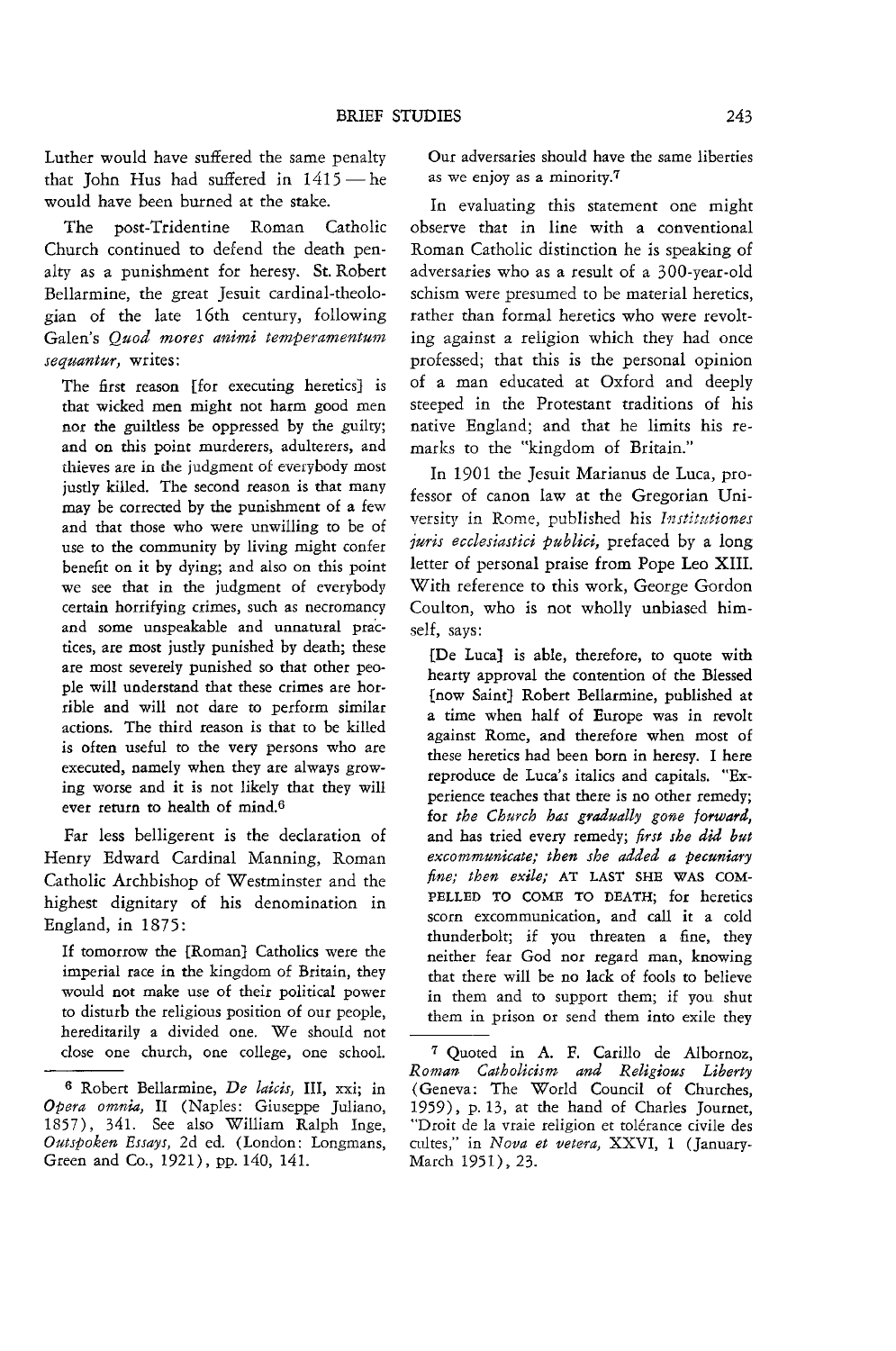corrupt their neighbours by speech, or distant folk by books; THEREFORE THE ONLY REM-EDY IS TO SEND THEM WITHOUT DELAY TO THEIR OWN PLACE." ... These orthodox and authoritative writings cannot be explained away. We may laugh at the practical impotence of such men as de Luca; but it is they who uphold the only orthodox and consistent principle; and their oponents are "modernists," "attempting to reconcile themselves with the spirit of the age by subterfuges which in Innocent's day would have sent them to the stake." 8

Even Coulton, however, is compelled to admit (very grudgingly) that in the *Codex juris canonici* currently in force the Roman Catholic Church has changed its law on the death penalty for heresy:

The new *Codex* of Roman Church law, which was published in 1917, [going into effect at Pentecost 1915} to supersede the old *Corpus Juris Canonici*, contains a sentence to the following effect: "With respect to penalties of which this Codex makes no mention, whether they be spiritual or temporal, medicinal or what are called vindictive, and whether incurred by general law or by judgment of a court, let them be held as abrogated." (Canon No. 6, § 5) Here, then, for the first time in history, we have an official abandonment of temporal penalties against heretics; but not on principle; only as a matter of present-day practice. It is true that, since 1917 [191S} any Roman Catholic who inflicted upon a Protestant, for religion's sake, anything beyond excommunication or similar spiritual penalties, would be acting in violation of Papal law. Thus, by one stroke of the pen, Benedict XV here silently abolished half the penal legislation of Lucius III, Innocent III, and Gregory IX; but we must face the fact that the present Pope, or any of his successors, could at any moment revive the old penal laws by another stroke of the pen. He would have the modern consciences definitely against him, but he would have equally definite support from centuries of [Roman] Catholic principle. For we have seen how dearly this punitive *right* of the Church is still asserted; this relaxation of 1917 [191S} has done nothing whatever to abrogate that principle; it simply concedes that the Church will not now do what, as a matter of fact, she is at present quite powerless to do; it is for practical purposes, like the promise of an octogenarian that he will not attempt to birch his son of forty.9

The Roman Catholic Church has always preferred to convert a heretic than execute him for heresy. We have in this country, the United States of America, ample evidence before our eyes that the Roman Church, by means of moral suasion, has grown mightily and has been very successful in her efforts to convert heretics. The same is true throughout the world, particularly in non-Roman-Catholic countries, of her missionaty work, carried on by unselfish and devoted men and women, who give all, being ready to sacrifice even life itself on behalf of their denomination. Summing up, we may venture to say that the Roman Church will, as any other church or ideological group will, do all it can, *in accord with its principles,* to destroy heresy and promote orthodoxy, by methods as effective, as practicable, and as expedient as possible.

Returning now to the statements of Cardinal Eea with which this study begins, it could be maintained that it is not really necessary for the Second Vatican Council to proclaim that the Roman Catholic religion may not be promoted by force, since that has already been taken care of by section 5 of Canon 6 of the *Codex juris canonici* now in effect. Again, in dealing with heresy from the Roman Catholic point of view, a distinction must be made between material and formal heresy. Non-Roman Catholics today are generally regarded as material, rather

<sup>8</sup> George Gordon Coulton, *The Death Penalty for Heresy from* 1184 *to* 1921 *A.* D. (London: Simpkin, Marshall, Hamilton, Kent, and Co., 1921), pp. 30, 31.

<sup>9</sup> Coulton, p. 37; see also John A. Abbo and Jerome D. Hannan, *The Sacred Canons,* 2d ed., I (St. Louis: B. Herder Book Co., 1960), 10, 11.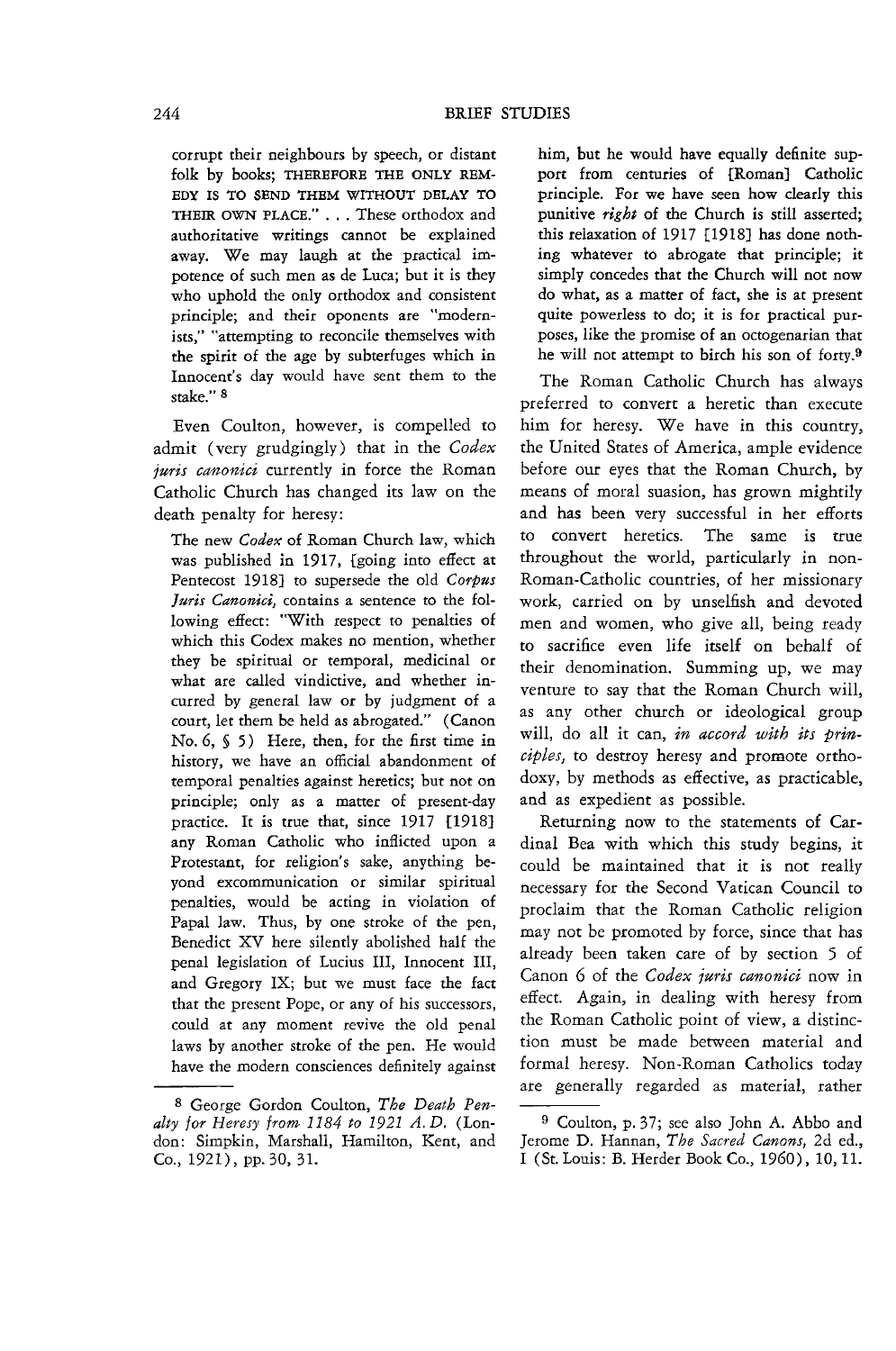than formal, heretics.10 Finally, the Roman Catholic Church will always have among her learned theologians individuals both of the temper of Manning and Bea and of the temper of Bellarmine and de Luca.

Mankato, Minn.

#### SO FAR, SURPRISINGLY GOOD

#### By George A. Lindbeck

(Dr. Lindbeck, on leave from Yale University to serve as research director of the Lutheran World Federation's Commission on Inter-Confessional Research, is an L WF delegate observer to the Second Vatican Council.)

The way has been prepared for great and encouraging changes in the Roman Catholic Church by the first session of the Second Vatican Council.

This is the general opinion among the non-Catholics who were sent to observe the council by their respective church bodies in response to the invitation of the Vatican's Secretariat for the Promotion of Christian Unity.

While what follows are exclusively my own personal comments, they are made within the context of this favorable judg-

10 See for instance William ]. Whalen, *Separated Brethren: A Study of Non-Catholic Denominations in the United States* (Milwaukee: The Bruce Publishing Co., c. 1958), p. 2: "Practically all Protestants today are heretics only in the sense of being material heretics. They never professed the truths of the [Roman] Catholic faith themselves and have therefore not participated in the act of rejecting them. These Methodists and Lutherans and Baptists do not incur the guilt of formal heresy providing they do not doubt the validity of their own position." Gregory Baum, *That They May Be One: A Study of Papal Doctrine (Leo XIII-Pius XII)*  (London: Bloomsbury Publishing Co., 1958), p.48, describes contemporary "dissident" Christians as "heirs of schism and heresy." Otto Karrer, "Haresie," in *Handbuch katholischer Grundbegriffe,* ed. Heinrich Fries, I (Munich: Kösel Verlag, 1962), 619, asserts: "In the case of present-day Protestants one can speak of formal heresy at most in exceptional cases; their good faith must be presumed."

mem, which is shared also by my fellow observers from the Lutheran World Federation: Prof. K. E. Skydsgaard of the University of Copenhagen and those who served as his alternates, Dr. Vilmos Vajta of the federation's Department of Theology and, briefly, Prof. Walter Leibrecht of the Ecumenical Institute in Evanston, Ill.

Another Lutheran observer, Prof. Edmund Schlink of the University of Heidelberg, sent by the Protestant churches of Germany, also agrees that this first session went surprisingly welL

We may, therefore, hope that the second session of the council, scheduled to open next Sept. 8, will do much to reform the Roman Catholic Church in its worship, its theology and preaching, its organization, and in its relation to other churches and to the world.

This seems to be the desire of the majority of bishops. Many of them spoke up with a freedom which astonished the Roman Catholics themselves - as well as the observers in criticism of most of the dominant trends in their church since the Reformation. They objected to the concentration of all power at Rome in the Vatican Curia and asked for the decentralization of the administration of the church. Not only the bishops, but also the laity  $-$  it was asserted  $-$  should be given more authority and responsibility.

Also deplored was the alliance with worldly power which has so often made the Roman Church an enemy of religious and political freedom. Some bishops attacked the loss of evangelical simplicity, the sumptuous and unintelligible Masses, and the catering to the rich, which has alienated the poor and the needy. They opposed the antiecumenical spirit and theology which have largely prevailed since the last two Roman Catholic councils - Trent, which ended in 1563, and the First Vatican Council, 1870.

Most of the bishops had not heard such strong opinions expressed by their colleagues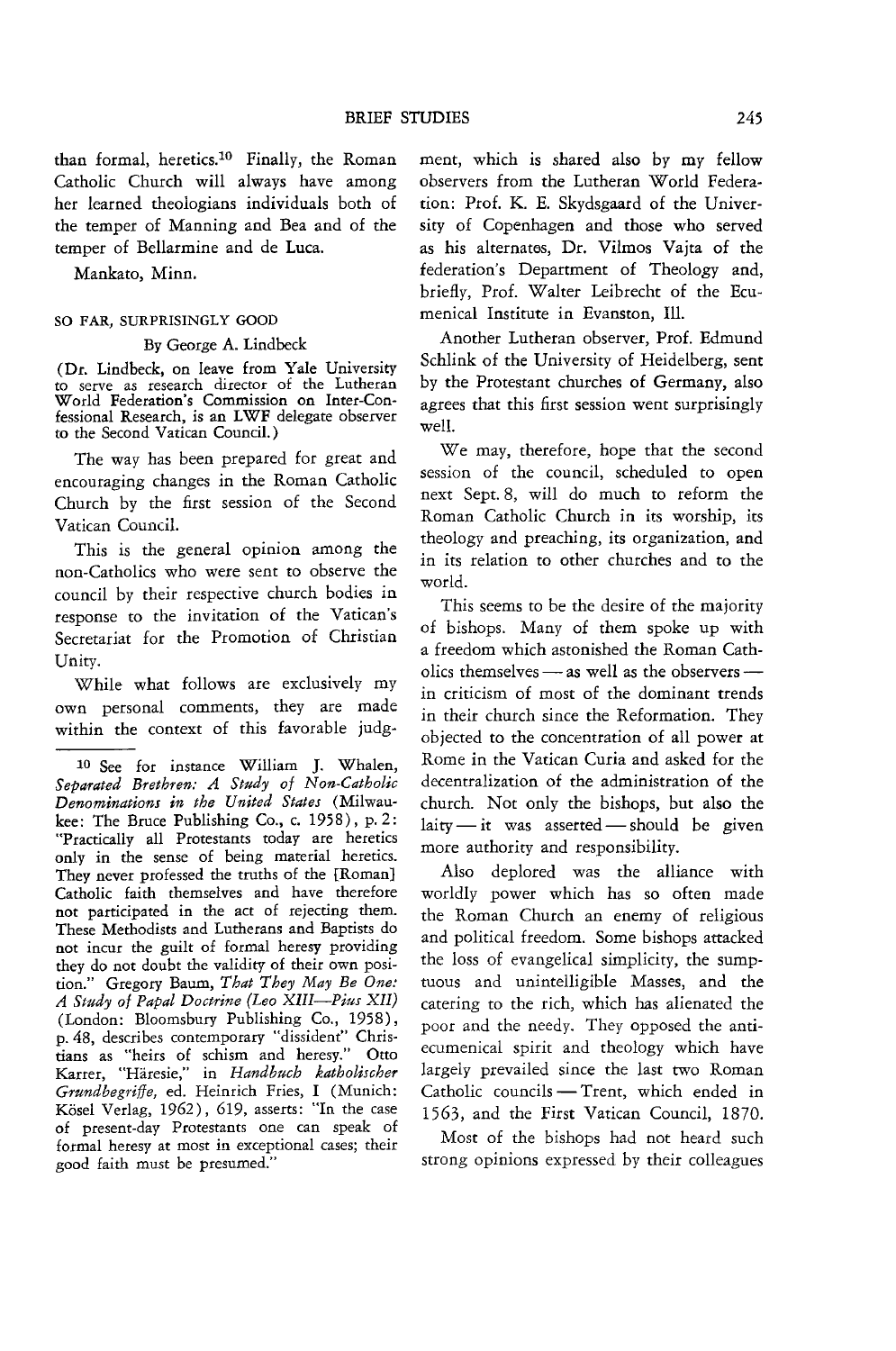before, but as the more courageous and *pro*gressive spoke up, large numbers of others found themselves agreeing. So strong did this movement of constructive and Christian self-criticism prove to be that, unless future sessions of the council hinder it, we may expect an impressive renewal of the Roman Catholic Church in the years to come.

This is a much more optimistic forecast than most observers would have made before the opening of the council. Yet it must be remembered that it is only a forecast. So far, little has been definitely decided.

Only five of the 70-odd schemas prepared for the council have actually been discussed. Of these, only a portion of the one on the liturgy has been approved in final form. The remainder, with the exception of a minor one on modern means of communication, proved too conservative for the bishops. They will be redrafted during the nine-month interval between the sessions, and the total number of schemas will be reduced to 20.

At present no one knows how well this work of revision will be done, or what will happen to the new drafts once the council reassembles. The forces of reaction are still powerful.

Further, much depends on the health and future decisions of Pope John XXIII. He has shown great vision and courage in calling the council and allowing it freedom, but whether he-or a possible successor-will continue the present policies cannot of course be known with certainty, even though we may hope and pray.

## *Two Errors: Overestimating and Underestimating*

Even at its most successful, this council will not bring the dramatic results which some have wrongly anticipated.

It will not, first of all, unite all Christian churches. Roman Catholics continue to claim that their dogmas are unalterable, while the churches of the Reformation are as firmly opposed as ever to what they consider the

dangers of recent Marian dogmas and papal infallibility.

In the second place, as many Roman Catholics themselves emphasize, a council cannot by itself create new life. Everything depends on how its decisions are carried out. For this, prayer, dedication, and openness to the guidance of the Holy Spirit are necessary.

Yet, while it is a mistake to expect too much from this council, it is equally wrong to underestimate the transformation which has already taken place. As has often been pointed out, the presence of non-Catholic observers in the secret assemblies of the Roman Catholic Church would have been unthinkable even a very few years ago. To be sure, the decision to invite them was in a way a response to similar invitations in the recent past to Roman Catholics from the World Council of Churches, but that does not make it any less important.

Some of the bishops have laughingly complained that we observers know more about what is happening than they do. There may be some truth in this. We have not only attended the same sessions - and been given the same documents  $-$  as they, but we have also had special briefings and translators to help us when the Latin used in the council sessions is difficult to understand. *Vie* have been consistently treated as Christian brothers whose common baptism and loyalty **to** Christ must be respected as more important than the differences which divide us, serious though these are.

Most moving of all, we have been entrusted to an astonishing extent with information about the inner difficulties of the Roman Catholic Church in the confidence that we will use this knowledge with Christian love and understanding rather than maliciously.

It should not be thought that this new Roman Catholic ecumenicism is simply a matter of kindly feelings, of greater friendliness. The ecumenicists among the bishops know very well that the improvement of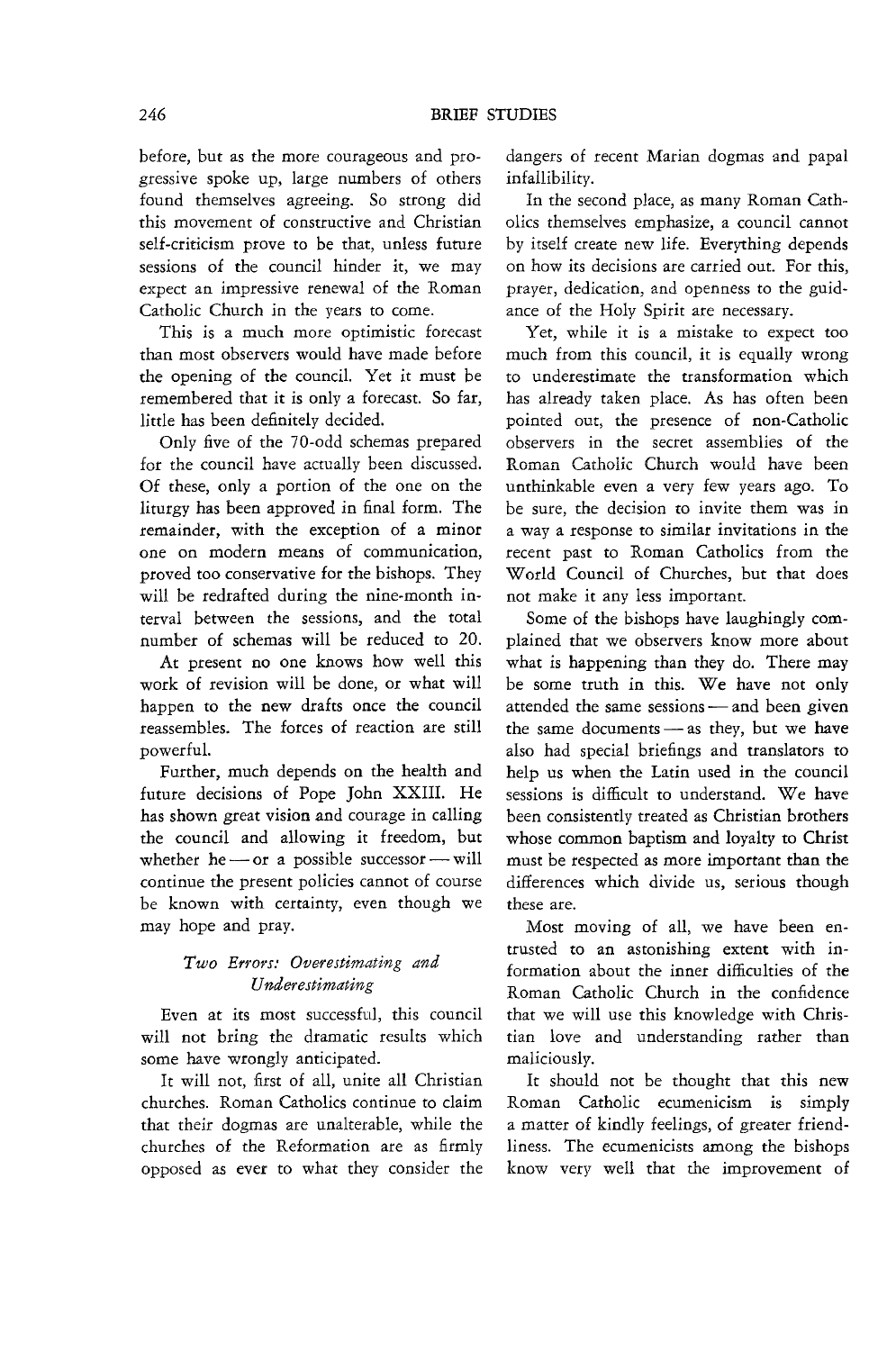relations with other Christians requires hard work. It means, for example, taking seriously Protestant objections to the traditional Roman Catholic positions on religious liberty, on mixed marriages, even on proselytism in the mission fields. In view of the strength that these ecumenicists have shown, there is a real possibility that effective action will be taken on some of these points, especially on religious liberty.

Yet, important as ecumenical progress is, the most significant work of this council is in the inner, Christian renewal of the Roman Catholic Church itself. Thus the schema on liturgy, whose basic principles have already been approved, encourages the active participation of the congregation in worship, places greater emphasis than in the past on the centrality of Christ, on the Bible and on preaching, and opens the door to much greater use of the vernacular. All this may in the long run profoundly affect Catholic piety and life.

### *Modern Biblical Research Wins a Victory*

However, it may well prove that the most decisive event of the first session was the outcome of the debate on Scripture and tradition. On Nov. 20, the progressives succeeded in rallying nearly two thirds of the 2,200 bishops present against a highly conservative schema on Scripture and tradition. "On this day," someone said, "the Catholic Church decided to enter the 20th century." The attempt to roll back the great advances made by Roman Catholic Biblical scholars in recent decades was defeated.

We may hope and pray that from now on these scholars will feel even freer to use the tools of modern research which are doing so much to help Christians of all denominations recover the full riches of the original Biblical message. This more than anything else can narrow the gap between the confessions.

In many areas, though of course not all, Protestant and Roman Catholic students of the Bible find themselves agreeing more and more. The crucial controversies regarding faith, justification, merit, and works are being carried on with much greater mutual understanding as both sides recognize more fully the many dimensions of the New Testament message, and as they perceive that the eschatological hope for the salvation of the world  $-$  and not simply of individuals  $$ is far more central to the Gospel than either side has traditionally taught.

Discussion is arising even on the doctrine of the church, for both Roman Catholics and Protestants are beginning to see that they have in the past failed in different ways to do justice to all that is involved in the unity which is in Christ.

This vote was important for the role of the Bible in the Roman Catholic Church in yet another way. What was rejected was also an effort to emphasize the independent importance of tradition over against Scripture. We may therefore hope that the revised statement will leave room for those Roman Catholics who are trying to give a real primacy to the Bible. There would be nothing novel in this. The weight of the first thousand years of church history is in favor of it.

What the bishops' decision favored, in other words, is not simply modernization in the understanding of the Bible, but the best kind of modernization-the kind which is also a return to the sources of the Christian faith. We do not know how far this return to the sources will go, but the door has been left open for at least some substantial improvement.

Even though these developments will not lead in the foreseeable future to the union of the churches, their importance for non-Catholics in general and Lutherans in particular is tremendous.

If the process which has now started continues, we may be confronted surprisingly soon with a transformed Catholicism which we shall have to recognize as much more clearly Christian than that to which we have